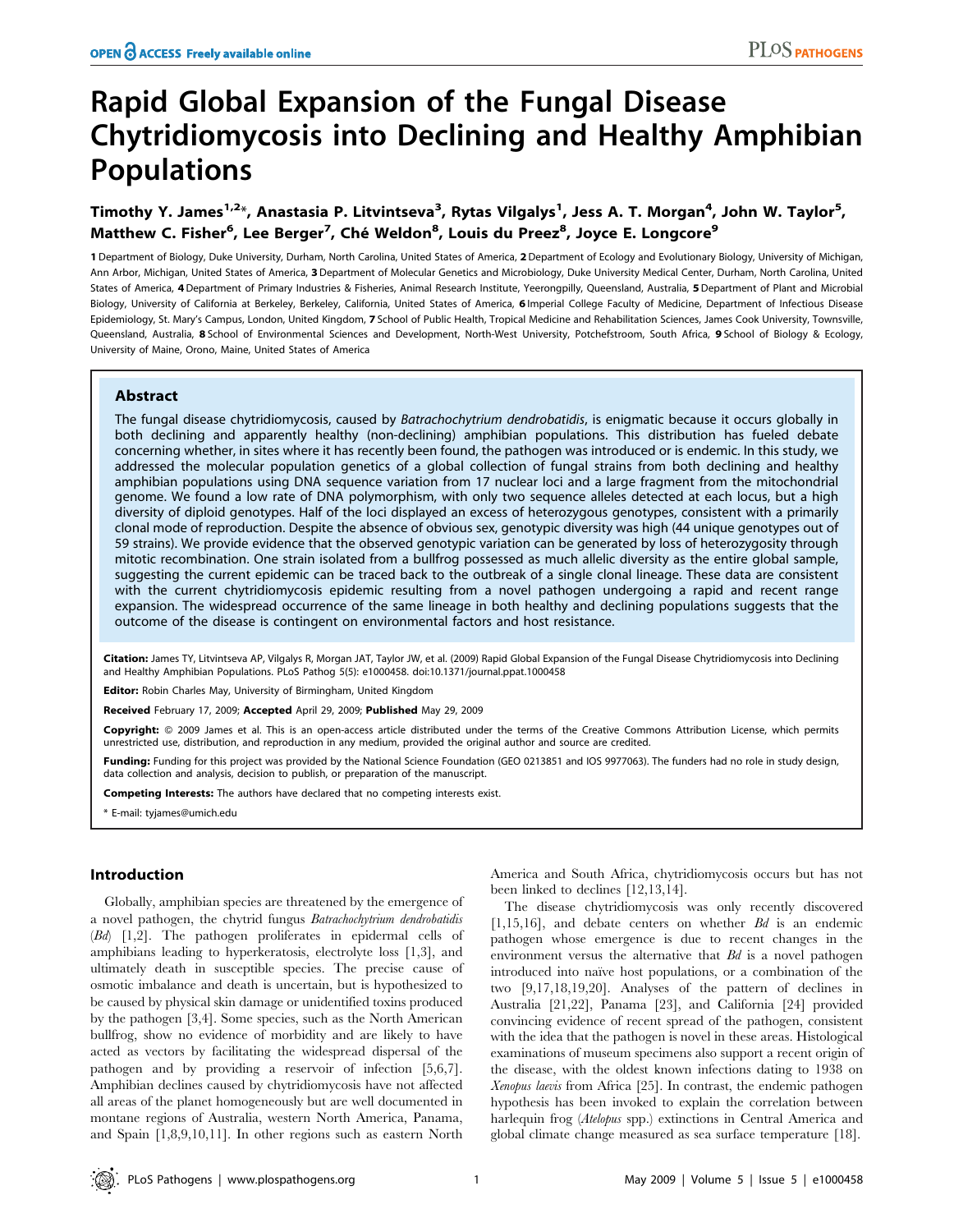### Author Summary

Amphibian species are facing a current global extinction crisis of unprecedented magnitude. The major factors causing their decline are the emerging disease chytridiomycosis and habitat destruction. Chytridiomycosis is caused by the aquatic fungus Batrachochytrium dendrobatidis and has been linked to species extinctions and population declines in montane regions including Australia, Panama, North America, and Spain. Currently, it is debated whether the recent emergence of the pathogen is largely the result of environmental factors triggering an outbreak of an endemic pathogen or if the epidemic has been caused by widespread introduction of the pathogen into naïve host populations (''pathogen pollution''). We studied the population genetics of chytridiomycosis using DNA sequences from a global panel of strains. These data showed evidence of a strong genetic bottleneck in the history of the pathogen, and the epidemic appears traceable to the widespread dispersal of a single genotype. Populations were not structured by host-origin, and the same lineage was detected in populations of both resistant and highly sensitive species. The data suggest that the chytridiomycosis epidemic is caused by the emergence of a novel pathogen but that disease outcome is contingent on host resistance and environmental factors.

Despite growing evidence that the disease is increasing in geographic range, no clear evidence points to a source population of chytridiomycosis. Two hypotheses explain how Bd may have been spread across the globe but remain to be tested. One postulates that the disease evolved in Africa, being thereafter transported intercontinentally through dissemination of Xenopus for aquaria, scientific research, and pregnancy assays [25]. A second proposes that the disease spread through purposeful and unintentional range expansions of the North American Bullfrog Rana catesbeiana [6]. R. catesbeiana is native to eastern North America but has been widely introduced to Asia, Europe, western North America and South America [26]; its current distribution cannot fully explain the arrival of Bd in regions such as Australia and South Africa.

The inability to disentangle the endemic from the novel pathogen hypotheses stems from the fact that little is known about the global population genetic structure of Bd. Previous studies of Bd have suggested low genetic variation in the pathogen and widespread dispersal of closely related pathogen genotypes [10,27]. However, the only broadly sampled global study to date included only three polymorphic loci, making it difficult to infer statistically significant patterns in the data. Several questions must be addressed to resolve the ongoing debate: is there evidence for population structure within Bd, how is genetic diversity generated, is there evidence for a source population, and do Bd isolates from healthy amphibian populations (defined in this study as species or geographic regions having no evidence of population declines) have the same genetic structure as those from declining populations? The central prediction of the endemic hypothesis is that geographic population structure will be detected because populations are at equilibrium. In contrast, the novel pathogen hypothesis predicts geographically widespread genotypes and the occurrence of a genetic bottleneck resulting from the rapid range expansion of the disease. A key assumption is that source populations can be identified because they harbor greater genetic diversity [28,29,30].

In this study we address these questions of genetic diversity in Bd with 59 strains isolated from five continents and 31 host species

(Table 1) and 17 polymorphic nuclear loci. We also sequenced a non-coding region  $(>11 \text{ kbp})$  of the mitochondrial genome for a subset of 16 strains. These data were used to test the predictions of the endemic versus the novel pathogen hypotheses. Genetic diversity and heterozygosity of the diploid pathogen were compared between various subpopulations to test for geographic structure and to identify if any were a source of the current epidemic. Consistent with the novel pathogen hypothesis, we observed an extremely low allelic diversity in the pathogen, suggesting a severe bottleneck during the current epidemic. The data also demonstrate that the pathogen reproduces primarily asexually, but that genotypic diversity is high. Using information on the genomic location of marker loci we show how this paradox can be reconciled by invoking loss of heterozygosity as a product of mitotic recombination.

# Results/Discussion

Multilocus sequence typing (MLST) of Bd strains confirmed that the fungus is diploid because all strains were heterozygous at multiple loci. Despite the geographic breadth of sampling, only two alleles (sequence variants) were detected at each of the 17 loci. The limited allelic variation is not restricted to the nuclear genome. Zero nucleotide polymorphisms were found in the  $>11$  kbp portion of the mitochondrial genome surveyed in the subsample of global strains, though one large deletion of 3,904 bp occurred in 4 of the 16 strains. This low genetic variation is consistent with a previous study describing minimal global genetic variation using fewer genetic markers and sparser sampling [27]. The previous study found that 7 of 10 loci were monomorphic; in this study only polymorphic loci were included.

#### Host and geographic patterns of population substructure

We analyzed the genetic similarity of isolates with MLST data to determine the association between genotype and geographic origin (Figure 1). Strains from the same geographic region showed some tendency to cluster together, including several strains of identical multilocus genotype (Figure 1). Larger clusters of strains with identical genotypes are one Panamanian group of six strains and a group of four strains from South Africa. An association between strains from Spain and the United States was also detected. However, broad geographic structure is limited; for example, strains from Australia and Africa are found in several unrelated portions of the dendrogram. Few branches in the dendrogram are supported by bootstrap resampling, presumably due to the limited resolving power of two alleles per sequenced locus. Because of the likelihood of homoplasy among multilocus genotypes due to recombination, a phenetic method (neighbor joining) for tree reconstruction was used rather than a cladistic method. Network approaches can account for this homoplasy by introducing loops where recombination could have occurred in the history of the genealogy. A network of the multilocus genotypes derived using statistical parsimony was constructed and revealed a very similar pattern of genotypic relatedness as the neighborjoining tree (Figure S1), including the close association of Spanish and the United States strains.

The absence of an overarching geographic structure to the dendrogram could result from low resolving power of the markers, recombination among loci, or gene flow between regions. Although recombination has occurred in the history of the Bd epidemic [10], the marker loci do possess a phylogenetic signal as estimated by the permutation tail probability test. The shortest trees estimated by parsimony for the non-permuted dataset were 118 (''hetequal'' coding), whereas the mean tree length of 100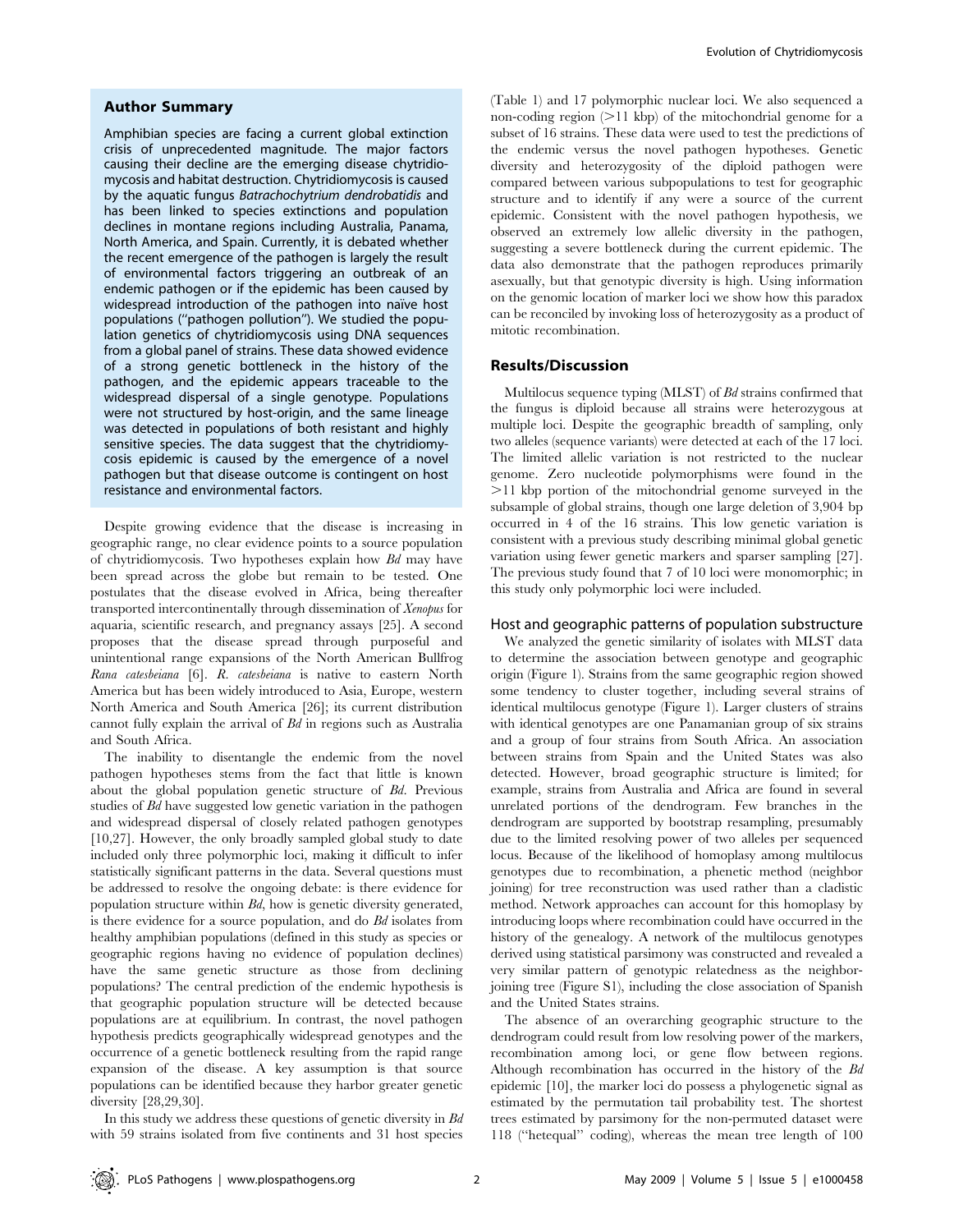Table 1. Origin of strains of *B. dendrobatidis* used in this study.

| Strain                                 | Geographic Origin                                  | Host                          | Health                        |  |
|----------------------------------------|----------------------------------------------------|-------------------------------|-------------------------------|--|
| Al99LB = Alstonville-Lcaerulea-99-LB-1 | Alstonville, New South Wales, Australia            | Litoria caerulea              | clinical                      |  |
| CW-026                                 | Namaqualand, South Africa                          | Amietia fuscigula             | aclinical                     |  |
| CW-027                                 | Namaqualand, South Africa                          | Amietia fuscigula             | aclinical                     |  |
| CW-029                                 | Namaqualand, South Africa                          | Xenopus laevis                | aclinical                     |  |
| CW-034                                 | Namaqualand, South Africa                          | Xenopus laevis                | aclinical                     |  |
| CW-036                                 | Port Elizabeth, South Africa                       | Amietia fuscigula             | infected tadpole <sup>1</sup> |  |
| <b>EUR042</b>                          | Pyrenees, Spain                                    | Alytes obstetricans           | dead                          |  |
| <b>EUR043</b>                          | Pyrenees, Spain                                    | Alytes obstetricans           | dead                          |  |
| EURC2A                                 | Sierra de Guadarrama, Spain                        | Alytes obstetricans           | dead                          |  |
| <b>JAM011</b>                          | Mono Pass, California, USA                         | Rana muscosa                  | infected tadpole              |  |
| <b>JAM018</b>                          | Mono Pass, California, USA                         | Rana muscosa                  | infected tadpole              |  |
| JAM033                                 | Summit Meadow, California, USA                     | Rana muscosa                  | infected tadpole              |  |
| <b>JAM050</b>                          | Hitchcock Lakes, California, USA                   | Rana muscosa                  | infected tadpole              |  |
| JAM083                                 | Little Indian Valley, California, USA              | Rana muscosa                  | infected tadpole              |  |
| <b>JAM084</b>                          | Little Indian Valley, California, USA              | Rana muscosa                  | infected tadpole              |  |
| JAM102                                 | Woods Lake, California, USA                        | Rana muscosa                  | infected tadpole              |  |
| JEL197                                 | National Zoological Park, DC, USA                  | Dendrobates azureus           | dead                          |  |
| <b>JEL198</b>                          | National Zoological Park, DC, USA                  | Dendrobates auratus           | dead                          |  |
| <b>JEL203</b>                          | Bronx Zoo, New York, USA                           | Dyscophus quineti             | dead                          |  |
| JEL213                                 | Mono Co., California, USA                          | Rana muscosa                  | aclinical                     |  |
| <b>JEL225</b>                          | Africa (from captive population in Wisconsin, USA) | Silurana tropicalis           | aclinical                     |  |
| <b>JEL226</b>                          | Yavapai Co., Arizona, USA                          | Rana yavapaiensis             | dead                          |  |
| <b>JEL229</b>                          | Montrose Canyon, Arizona, USA                      | Hyla arenicolor               | dead                          |  |
| <b>JEL230</b>                          | Montrose Canyon, Arizona, USA                      | Rana yavapaiensis             | dead                          |  |
| <b>JEL231</b>                          | Mesquite Wash, Arizona, USA                        | Rana yavapaiensis             | dead                          |  |
| <b>JEL239</b>                          | Ghana (imported)                                   | Silurana tropicalis           | aclinical                     |  |
| <b>JEL253</b>                          | Melbourne, Victoria, Australia (captive)           | Limnodynastes dumerilii       | clinical                      |  |
| <b>JEL254</b>                          | Orono, Maine, USA                                  | Rana pipiens                  | roadkill                      |  |
| <b>JEL258</b>                          | Orono, Maine, USA                                  | Rana sylvatica                | roadkill                      |  |
| <b>JEL262</b>                          | Quebec, Canada                                     | Rana catesbeiana              | aclinical                     |  |
| <b>JEL270</b>                          | Point Reyes, California, USA                       | Rana catesbeiana              | aclinical                     |  |
| JEL271                                 | Point Reyes, California, USA                       | Rana catesbeiana              | aclinical                     |  |
| <b>JEL273</b>                          | Clear Creek Co., Colorado, USA                     | <b>Bufo boreas</b>            | clinical                      |  |
| <b>JEL274</b>                          | Clear Creek Co., Colorado, USA                     | <b>Bufo boreas</b>            | clinical                      |  |
| <b>JEL275</b>                          | Clear Creek Co., Colorado, USA                     | <b>Buto boreas</b>            | aclinical                     |  |
| <b>JEL277</b>                          | Arizona, USA                                       | Ambystoma tigrinum            | aclinical                     |  |
| <b>JEL282</b>                          | Toledo Zoo, Ohio, USA                              | Bufo americana                | clinical                      |  |
| <b>JEL284</b>                          | Wisconsin, USA (captive)                           | Rana pipiens                  | aclinical                     |  |
| <b>JEL289</b>                          | Milford, Maine, USA                                | Rana pipiens                  | roadkill                      |  |
| <b>JEL404</b>                          | Crocker Pond, Oxford County, Maine                 | Rana catesbeiana              | infected tadpole              |  |
| <b>JEL408</b>                          | El Cope, Panama                                    | Colostethus inguinalis        | clinical                      |  |
| <b>JEL409</b>                          | Silenciosa, Panama                                 | Eleutherodactylus talamancae  | dead or clinical              |  |
| <b>JEL415</b>                          | between Loop and Silenciosa, Panama                | Eleutherodactylus podi-noblei | dead or clinical              |  |
| <b>JEL423</b>                          | Guabal, Panama                                     | Phyllomedusa lemur            | dead or clinical              |  |
| <b>JEL424</b>                          | Loop trail, Panama                                 | Cochranella euknemos          | dead or clinical              |  |
| <b>JEL425</b>                          | El Cope, Panama                                    | <b>Bufo haematiticus</b>      | dead or clinical              |  |
| <b>JEL427</b>                          | Puerto Rico                                        | Eleutherodactylus coqui       | aclinical                     |  |
| <b>JEL429</b>                          | Venezuela                                          | Rana catesbeiana<br>aclinical |                               |  |
| JP005                                  | Berkeley, California, USA                          | Xenopus laevis                | aclinical                     |  |
| <b>LJR089</b>                          | Laurel Creek, California, USA                      | Rana muscosa                  | infected tadpole              |  |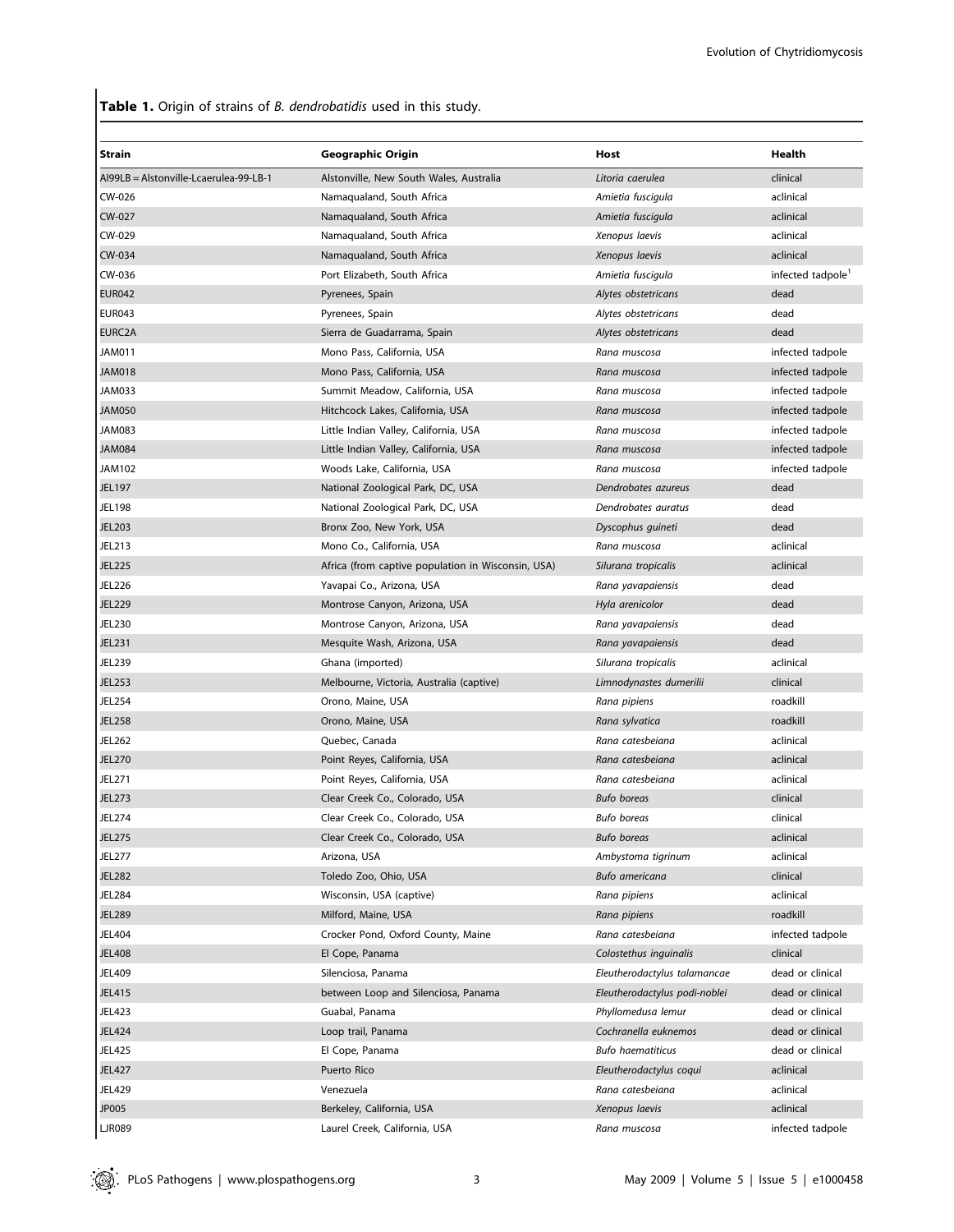#### Table 1. cont.

| l Strain                               | <b>Geographic Origin</b>                               | Host                            | Health           |
|----------------------------------------|--------------------------------------------------------|---------------------------------|------------------|
| <b>LJR299</b>                          | Point Reyes, California, USA                           | Rana aurora draytonii           | dead or clinical |
| $Me00LB = Melbourne-Llesueuri-00-LB-1$ | Melbourne, Victoria, Australia (captive)               | Litoria lesueuri                | clinical         |
| MM06LB = MtMisery-Lrheocola-06-LB-1    | Mt. Misery, Queensland, Australia                      | Litoria rheocola                | dead             |
| <b>PM-01</b>                           | Panama                                                 | Eleuthodactylus caryophyllaceum | dead             |
| <b>PM-05</b>                           | Panama                                                 | Smilisca phaeota                | dead             |
| <b>PM-07</b>                           | Panama                                                 | Smilisca phaeota                | dead             |
| Ro99LB = Rockhampton-Lcaerulea-99-LB-1 | Rockhampton, Queensland, Australia                     | Litoria caerulea                | clinical         |
| To05LB = Townsville-Lcaerulea-05-LB-1  | James Cook University, Queensland, Australia (captive) | Litoria caerulea                | clinical         |
| Tu98LB = Tully-Ndayi-98-LB-1           | Tully, Queensland, Australia                           | Nyctimystes dayi                | clinical         |

Health refers to the status of the host animal at the time of sampling.

<sup>1</sup>Strain isolated from a tadpole. Infected tadpoles do not usually die until metamorphosis.

doi:10.1371/journal.ppat.1000458.t001

permuted datasets was  $217.1$  (P<0.01). This test remained highly significant after removing repeated genotypes (clone-correction). These data suggest that recombination among loci has not obliterated the phylogenetic signal among genotypes, and that the absence of a broad geographic pattern (Figure 1) lends support to the novel pathogen hypothesis during which long distance dispersal has occurred.

To test whether significant geographic structuring exists between regions, strains were grouped by geographic origin and were tested for significant differences in allele frequency. These tests identified significant differences  $(P<0.05)$  between strains from tropical America and all other populations. Temperate American strains were also statistically differentiated from African strains. However, following clone-correction of the dataset by eliminating strains with repeated genotypes, only the difference between temperate American versus tropical American strains remained significant  $(P<0.05)$ . The power to detect additional genetic structure within the global sample is likely to be limited by low numbers of isolates from poorly sampled regions such as Europe. Nonetheless, some alleles (BdC24, 9893X2, and R6046) were unique to temperate America and Europe and were never detected in African, Australian, or tropical American strains. However, until additional samples are obtained from outside North America, the absence of these alleles may be due to sampling error. Altogether, these data indicate substructure within the global Bd population, implying that contemporary intercontinental gene flow is not prevalent. Instead, the MLST population structure of our isolates is consistent with a single, or a few, introductions between regions followed by population differentiation.

Visual inspection of the dendrogram (Figure 1) shows little effect of host species on pathogen relatedness, suggesting no host specificity of pathogen genotypes. The six strains from Panama of identical genotype were each isolated from a different host species. The stronger geographic than host pattern confirms results from field surveys showing that Bd is a pathogen that undergoes rapid local proliferation with low host specificity [2,17,31]. Neither isolates from Xenopus nor from R. catesbeiana formed a cluster and instead were scattered throughout the dendrogram. Although host species is not a good indicator of genetic relatedness or virulence, recent evidence suggests that strains may differ in their virulence [32,33,34]. In laboratory trials, strain Melbourne-Llesueuri-00- LB-1 (Me00LB) caused more rapid mortality in *Litoria caerulea* than strain Rockhampton-Lcaerulea-99-LB-1 (Ro99LB) [32]. These strains are in separate parts of the dendrogram and differ in genotype at 10 loci. Furthermore, a recent study demonstrated that virulence towards Bufo bufo and other phenotypic traits of the pathogen, such as sporangia size, were correlated with genetic relatedness between strains as assessed using the same MLST markers employed in this study [34]. Future studies that address the relative virulence of a large number of  $Bd$  strains on a single common model host species (e.g., Bufo bufo) will be required to determine the evolution of virulence in Bd and to reconcile differences in virulence observed in various host by strain inoculation studies [34,35]. These data may help explain the observation of widespread and closely related genotypes found in regions such as Panama and Australia (Figure 1).

#### Host and geographic patterns of genetic diversity

If Bd has been recently dispersed from a geographic-restricted or host-restricted source population, that source population is expected to harbor greater genetic diversity than populations where the pathogen is newly established. Furthermore, if  $Bd$  has been stochastically spread from region to region via long distance dispersal, then each introduction is likely to have caused a concurrent bottleneck in genetic diversity. Genetic diversity can be expressed as ''allelic diversity'' (number of alleles per locus), ''genotypic diversity'' (number of unique genotypes in a sample), or as ''gene diversity'' (expected heterozygosity under Hardy Weinberg equilibrium [HWE] or  $H_F$ ). The difference between genotypic diversity and gene diversity relates to the manner of reproduction; for example, clonal reproduction leads to a proliferation of strains of the same genotype. In the present study, we found a striking lack of allelic diversity. ''Global'' allele diversity was limited to two alleles per locus, and was even lower in Africa, tropical America, and Australia where the second alleles at BdC24, 9893X2, and R6046 have never been detected (Table 2). In contrast, genotypic and gene diversity were high; the 59 strains were of 44 multilocus genotypes, with a global  $H_E$  of 0.468 (Table 2). Geographic regions differed little in the number of genotypes recovered per strain sequenced but did differ in  $H_E$ , with strains from Africa, Australia, and tropical America having lower gene diversity (Table 2). The lower heterozygosity ( $H_E$  and  $H<sub>Q</sub>$  in tropical American (primarily Panamanian) and Australian populations is consistent with a bottleneck and epidemic spread in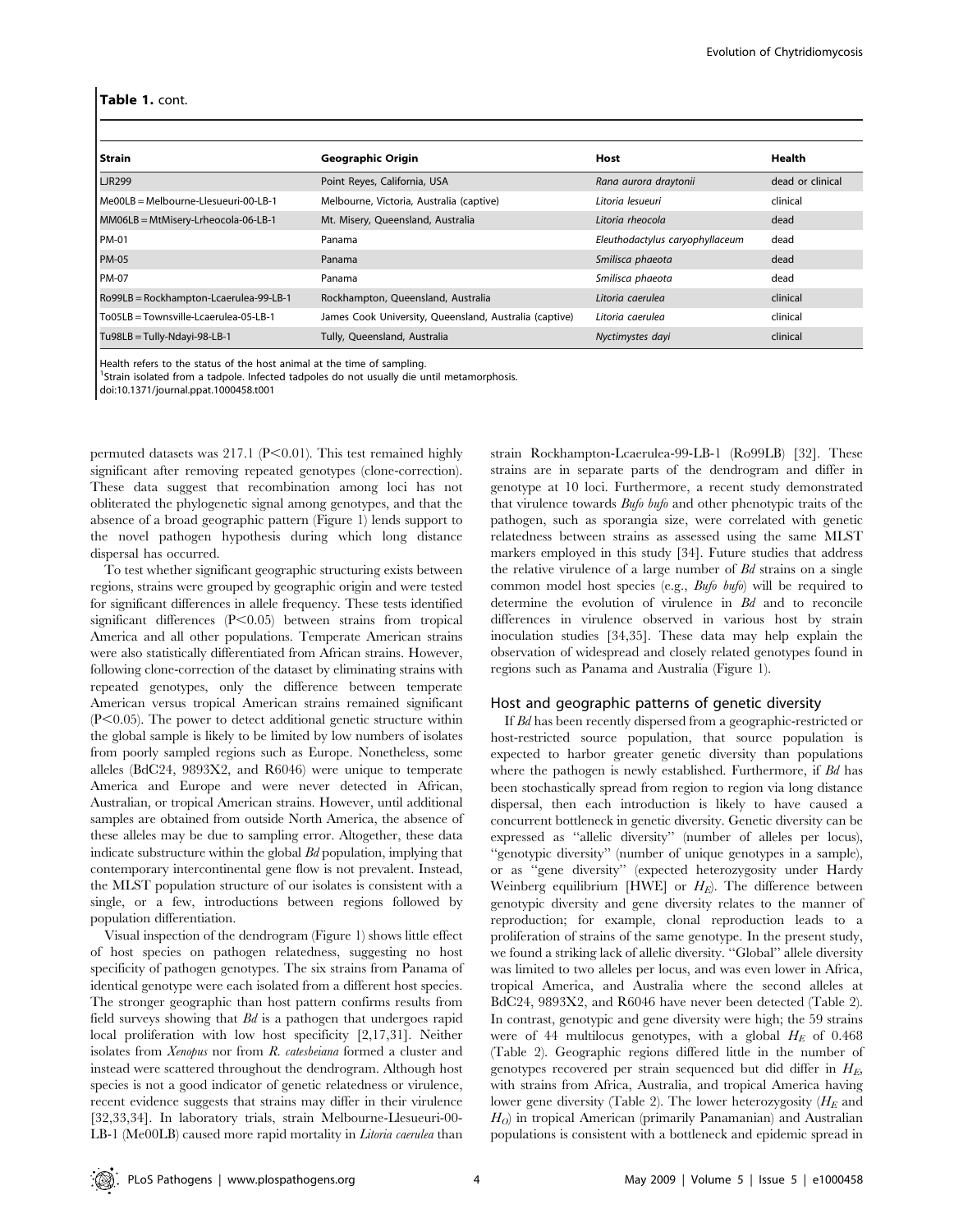

Figure 1. Dendrogram depicting relationships among Bd strains. The tree was computed using neighbor-joining in PAUP v4.0b10 [79] with ''hetequal'' coding, and the thickened branches indicate bootstrap values of 50% or greater. doi:10.1371/journal.ppat.1000458.g001

these regions that have undergone some of the most severe population declines and pathogen expansions [1,17]. An alternative explanation is that the geographic breadth of these populations is significantly smaller than that sampled in temperate North America.

Measures of allelic and genotypic diversity of Bd strains were not different between healthy (aclinical or subclinical) and sick or dying hosts presenting clinical symptoms of chytridiomycosis (Table 2). Over all host species,  $H_E$  of strains isolated from aclinical hosts was similar to that of strains from clinical or dead hosts (0.461 vs. 0.453); these differences were not significantly different when tested by permuting samples between groups  $(P = 0.502)$ . It should be noted, however, that the incubation period of chytridiomycosis may be as long as two months [36],

meaning that classification of animals into sick and aclinical groups can be confounded. Nonetheless, these data provide evidence that there are not highly virulent strains that cause mortality that are a separate genetic pool from strains isolated from highly resistant hosts (e.g., *Xenopus*).

Comparisons of diversity among host species revealed that the  $H_E$  and  $H_O$  of strains from clawed frogs (Xenopus) was lower than the global mean, whereas that of bullfrog strains was greater than the global mean. Despite the limited sampling of isolates from both of these hosts, permutation tests suggested that the increased diversity  $(H_E)$  among bullfrog strains relative to other hosts was significantly greater than random expectations  $(P = 0.041)$ , whereas Xenopus diversity was not significantly lower ( $P = 0.073$ ). Xenopus spp. and the related genus Silurana are found throughout sub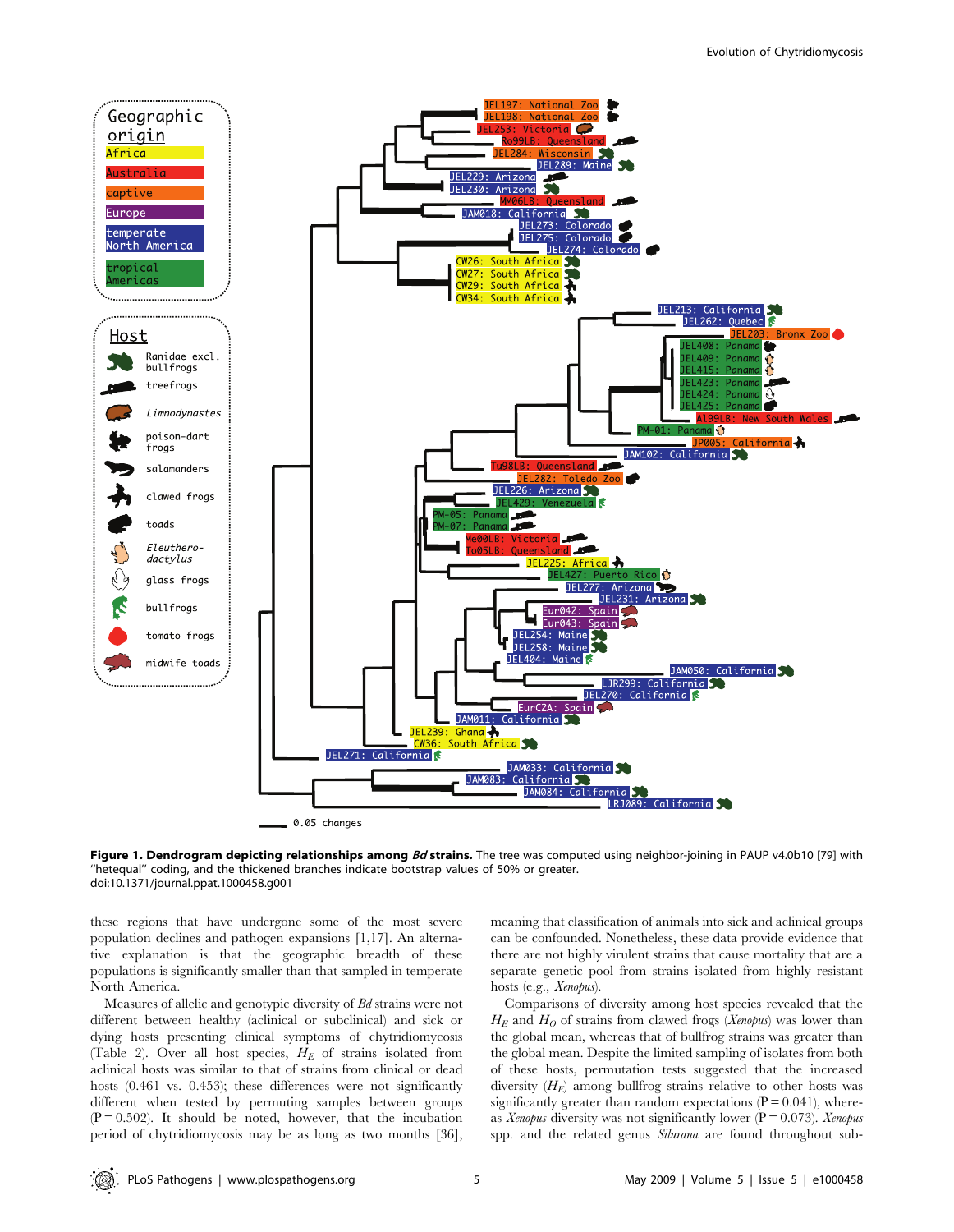Table 2. Heterozygosity of B. dendrobatidis at 17 sequenced loci.

| <b>Comparison</b> | <b>Population</b>           | Expected Het. $(Hf)$ | Observed Het. $(HO)$ | Allele richness   | $#$ strains    | $#$ genotypes  |
|-------------------|-----------------------------|----------------------|----------------------|-------------------|----------------|----------------|
| Geography         | Global                      | 0.468                | 0.552                | 1.98              | 59             | 44             |
|                   | <b>Temperate Americas</b>   | 0.488                | 0.575                | 2.00              | 25             | 22             |
|                   | <b>Tropical Americas</b>    | 0.348                | 0.532                | 1.80              | 11             | 5              |
|                   | Australia                   | 0.419                | 0.504                | 1.82              | 7              | 6              |
|                   | Africa                      | 0.360                | 0.529                | 1.80              | $\overline{7}$ | $\overline{4}$ |
|                   | captive                     | 0.467                | 0.431                | 1.98              | 6              | 5              |
|                   | Europe                      | 0.558                | 0.833                | $\qquad \qquad -$ | 3              | $\overline{2}$ |
| Host              | bullfrog strains            | 0.525                | 0.729                | 2.00              | 5              | 5              |
|                   | clawed frog strains         | 0.427                | 0.518                | 1.82              | 5              | $\overline{4}$ |
|                   | other hosts                 | 0.468                | 0.537                | 1.96              | 49             | 36             |
| Health            | morbid/dead hosts           | 0.453                | 0.543                | 1.99              | 30             | 20             |
|                   | aclinical/subclinical hosts | 0.461                | 0.548                | 2.00              | 16             | 12             |

Allele richness is the number of alleles per locus calculated using rarefaction with FSTAT v2.9.3.2 [83]. Samples were rarefied to 5 diploid individuals for geographic comparisons, 4 diploid individuals for host comparisons, and 15 diploid individuals for health comparisons.

doi:10.1371/journal.ppat.1000458.t002

Saharan Africa and appear to have originated in central or eastern equatorial Africa [37]. However, in the present study few African strains and only ones from South Africa and Ghana were included, implying that additional samples encompassing more geographic and species diversity of Xenopus will be required to fully test the ''out of Africa'' hypothesis for the origin of the Bd pandemic. The absence of increased genetic diversity in African clawed frog samples suggests that  $X$ . *laevis* and  $S$ . *tropicalis* may not be a source population, but these data do not effect the hypothesis that clawed frogs were a vector of the disease from Africa through amphibian exportation.

## Evidence for both clonality and recombination

Asexual reproduction is the only form of Bd reproduction documented in the lab, and there is no morphological evidence of sexual reproduction in nature. Examination of molecular genotype data has produced multiple hypotheses on the role of recombination in shaping the population genetics of Bd. Recovery of multiple strains of identical genotype and an excess of heterozygosity at some loci in a global sample of strains suggested outcrossing to be rare or absent [27], whereas genotype distributions in the Sierra Nevada of California were consistent with both clonality within a site, e.g., lake, and recombination occurring in the history of divergence between lakes [10]. Previous results of fixed heterozygosity for some Bd loci were also coupled with the observation that other loci show HWE proportions of genotypes, a contradiction that was reconciled by invoking a recombination process that is not homogenous throughout the genome [27]. By now including additional MLST loci from a broader sampling of strains and by mapping the loci onto their genomic location, we have determined that genotypic diversity of many strains can be explained as the result of loss of heterozygosity (LOH) that occurs during asexual reproduction, a mechanism that does not involve outcrossing.

Although none of the marker loci showed completely fixed heterozygosity, 7 of the 17 markers had heterozygote excess (negative inbreeding coefficients or  $F_{IS}$ ) significantly greater than HWE expectations (Table 3; P<0.01). Three of the loci with positive inbreeding coefficients  $(F_{IS})$  showed significant heterozygote deficiency  $(P<0.05)$ . After applying a clone-correction (elimination of repeated genotypes) all of the loci displaying heterozygote excess were still significantly different from HWE, whereas only one of the loci showing heterozygote deficit (9893X2) was significant. This test for heterozygote excess is highly conservative because the test was computed for the entire global dataset. When data from multiple subpopulations are analyzed together, the Wahlund effect [38] increases homozygosity, even for randomly mating populations. The Wahlund effect probably explains the significant heterozygote deficit of 9893X2, where the second allele has been detected only in North America and Europe.

The recent sequencing of the genomes of two strains of Bd by the Broad Institute and the Joint Genome Institute now allows these marker loci to be placed into a genomic context. The genome of JEL423 has been assembled into 69 supercontigs: 10 are greater than 1 Mbp, and the largest is 4.44 Mbp (http://www.broad.mit. edu/annotation/genome/batrachochytrium\_dendrobatidis). Chromosome sizes in Bd were shown by pulsed-field gel electrophoresis to range from  $\sim 0.7$ –6.0 Mbp [27] and thus the largest supercontig probably represents a majority of the largest chromosome. Mapping our MLST markers onto their genomic location revealed that all markers on the smaller supercontigs except R6046 had an excess of heterozygotes  $(>=70\%$  observed heterozygosity; significantly different from HWE expectations  $[P<0.05]$ ), whereas 7 of 9 marker loci on the largest supercontig had higher numbers of homozygous genotypes (positive  $F_{IS}$ ), and none of the loci displayed significant heterozygote excess (Table 3).

These data suggest that heterozygosity is not uniform across the genome but is reduced on the largest chromosome. Such a pattern is not consistent with frequent sexual reproduction and independent assortment of chromosomes [39] but could be explained by chromosome-specific variation in mitotic recombination or aneuploidy causing loss of heterozygosity (LOH) within diploid individuals. Selective loss of specific chromosomes, such as chromosome 5 in Candida albicans strains adapting to sorbose containing media [40], as well as a general relationship between chromosome size and number of sister chromatid exchanges [41], should both create heterogeneity in rates of LOH among chromosomes. At the population level, chromosome-specific levels of heterozygosity have also been observed in alloploid hybrids of the fungal pathogen Cryptococcus neoformans between varieties neoformans and grubii, "serotype AD hybrids." These hybrids are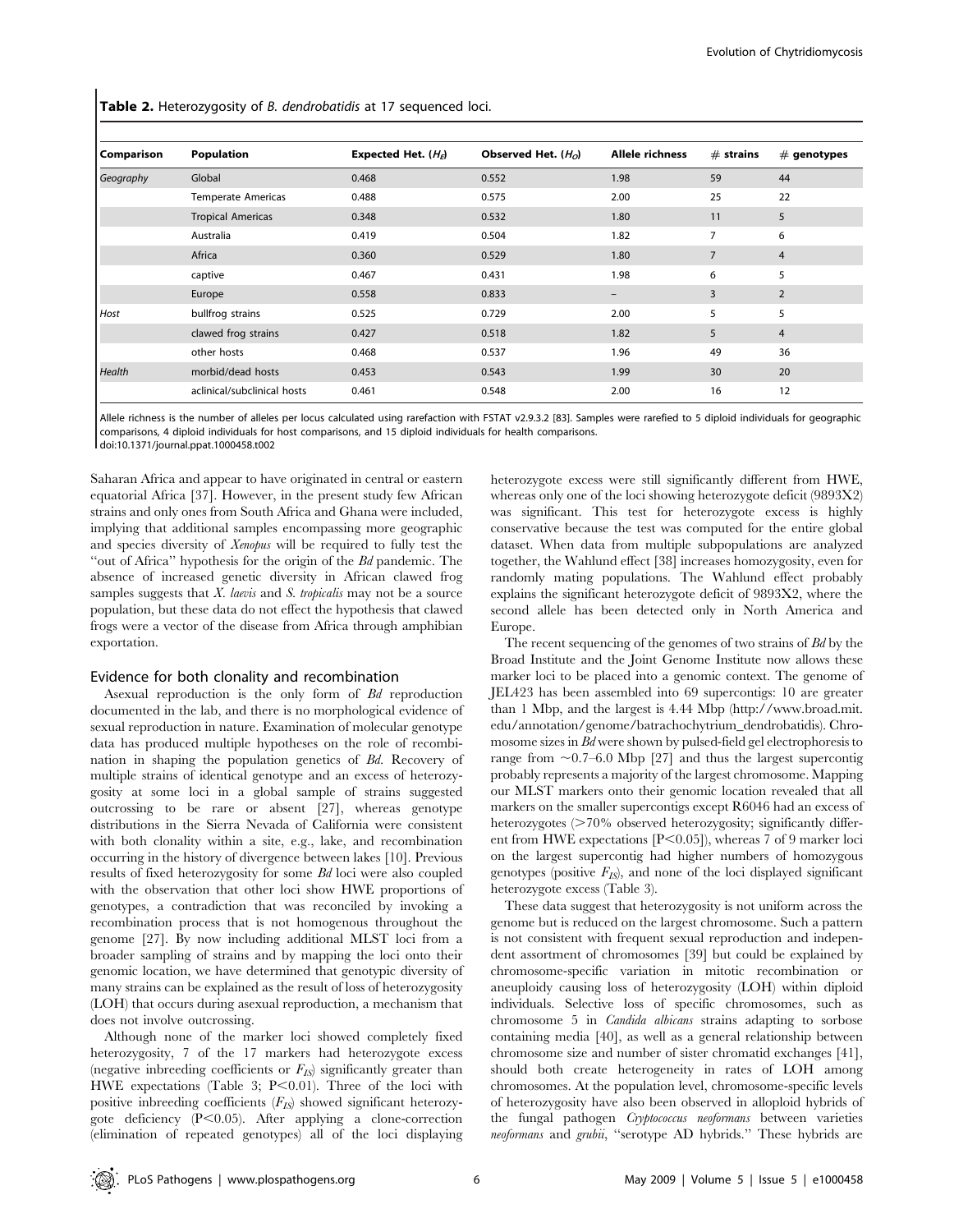**Table 3.** Observed heterozygosity is related to position of the locus in the genome.

| l Locus        | <b>Supercontig</b> | Position (bp) | $H_O$ | $F_{IS}$ | <b>Test of HWE</b> | <b>Test of HWE (clone corrected)</b> |
|----------------|--------------------|---------------|-------|----------|--------------------|--------------------------------------|
| 6873X2         | 1.1                | 314,229       | 0.328 | 0.336    | 0.0149             | 0.1194                               |
| 8392X2         | 1.1                | 359,794       | 0.356 | 0.283    | 0.0361             | 0.2317                               |
| 8009X2         | 1.1                | 636,628       | 0.390 | 0.220    | 0.1159             | 0.5491                               |
| 6677X2         | 1.1                | 726,612       | 0.431 | 0.144    | 0.3014             | 1.0000                               |
| b7-10c         | 1.1                | 824,826       | 0.424 | 0.160    | 0.2963             | 1.0000                               |
| BdC5           | 1.1                | 1,449,098     | 0.441 | 0.115    | 0.4333             | 0.7553                               |
| 8329X2         | 1.1                | 1,603,575     | 0.559 | $-0.111$ | 0.4406             | 0.3801                               |
| BdC24          | 1.1                | 2,750,438     | 0.390 | $-0.159$ | 0.4297             | 0.2392                               |
| 9893X2         | 1.1                | 4,310,256     | 0.123 | 0.564    | 0.0003             | 0.0015                               |
| APRT13         | 1.5                | 766,452       | 0.978 | $-0.957$ | 0.0000             | 0.0000                               |
| R6046          | 1.5                | 1,217,203     | 0.254 | 0.247    | 0.1070             | 0.0959                               |
| 8702X2         | 1.9                | 139,500       | 0.729 | $-0.478$ | 0.0004             | 0.0002                               |
| 6164Y2         | 1.10               | 272,218       | 0.814 | $-0.622$ | 0.0000             | 0.0003                               |
| mb-b13         | 1.10               | 409,375       | 0.847 | $-0.695$ | 0.0000             | 0.0000                               |
| <b>BdC18.2</b> | 1.11               | 461,391       | 0.746 | $-0.521$ | 0.0001             | 0.0067                               |
| <b>BdC18.1</b> | 1.11               | 461,770       | 0.746 | $-0.489$ | 0.0002             | 0.0177                               |
| CTSYN1         | 1.15               | 117,731       | 0.831 | $-0.664$ | 0.0000             | 0.0000                               |

 $F_{1S}$  is the inbreeding coefficient that ranges from  $-1$  (fixed heterozygosity) to +1 (complete heterozygote deficit). Position refers to the location within a supercontig in Assembly 1 (September 7, 2006) of the first variable position of the locus. Supercontigs are ordered in descending size from 1.1 (2.38 Mbp) to 1.69 (0.56 Mbp). The test of HWE is the probability that data are drawn from a population in Hardy Weinberg equilibrium, calculated using an exact test [84] as implemented in Genepop v. 3.4 [81]. The test of HWE was conducted for both uncorrected and clone-corrected data sets. Significant values of the test are P<0.05. doi:10.1371/journal.ppat.1000458.t003

unable to complete normal meiotic reduction, and these naturally occurring diploid or aneuploid strains appear to have retained heterozygosity on specific chromosomes while other chromosomes show higher degrees of homozygosity [42]. Although mitotic recombination can only eliminate variation by reducing heterozygosity at certain loci, it has great power to generate genotypic diversity, and this genotypic diversity could facilitate adaptation by exposing beneficial recessive alleles and by increasing the rate of fixation of beneficial mutations [43,44,45]. LOH in diploid pathogens has also been implicated in attenuation of virulence and acquisition of drug resistance [46,47,48]. Specific evidence for a role of LOH in generating genotypic differences among Bd strains is found in several strain clusters (Figure 2A) that differ only by heterozygosity at a single locus or linked loci (e.g., the two related genotypes PM-05+PM-07 and Me00LB+To05LB differ only in heterozygosity of the marker 8702X2 on supercontig 1.9; Figure 2A). LOH of all of the markers on supercontig 1.1 was found when the six strains of identical multilocus genotype from Panama (JEL408, JEL409, JEL415, JEL423, JEL424, JEL425; Figure 2B) were compared with the two strains from Panama collected a few years earlier (PM-05, PM-07, Figure 2A).

We tested the fit of a completely non-outcrossing model for the Bd genotype data by inferring ancestral recombination events that occurred during the spread of the epidemic. The genealogy of the strains was assumed to be the same as the dendrogram shown in Figure 1, and the ancestral genotypic states for each locus were inferred using parsimony [49]. Under a completely asexual mode of reproduction (with recombination occurring solely by LOH), a single genealogy should be compatible with all of the loci because genomes are inherited without admixture [50]. Alternatively, where ancestral state transitions occur from one homozygous genotype to the other homozygous genotype or from a homozygous genotype to a heterozygous genotype, genotypic

changes must have occurred as the result of outcrossing or mutation. The number of outcrossing/mutation events needed to reconcile the neighbor-joining tree shown in Figure 1 range from 0–6 for each locus. Over half (9/17) of the loci were completely compatible with a LOH-only mode of recombination (zero inferred outcrossing/mutation events). However, results for the remaining 8 loci suggest that sex may have occurred in the history of the epidemic. The possibility of sex in Bd has important epidemiological consequences as sex in the chytrid fungi always leads to the production of a resistant sporangium stage that could facilitate long distance dispersal and survival during hostile seasons. In contrast, the inferred outcrossing events could merely be due to the imprecise estimation of the genealogy or the failure to accommodate linkage into our LOH model. Distinguishing among true outcrossing and a mitotic-only recombination system will require typing a much more extended set of marker loci. Currently, the nearly-fixed heterozygosity of multiple loci in the global population favors the hypothesis that meiosis has not occurred during the current pandemic, perhaps due to genomewide heterosis.

The population structure and basic genetics of Bd shares a number of similarities with the fungus Candida albicans, a species that is normally a commensal of the gastrointestinal and genitourinary tract biota but also an important opportunistic pathogen. Both are diploid and the population genetic structures of both show a high level of heterozygosity and a primarily asexual mode of reproduction [45,51,52,53,54]. Yet, populations of both species harbor extensive genotypic diversity [45,55], and in C. albicans it has been suggested that a large proportion of genotypic diversity results from LOH during mitotic division [45,56]. In a recent population genetic analysis of C. albicans strains, a negative correlation was observed between distance of the locus to the centromere and number of sites per locus displaying heterozygote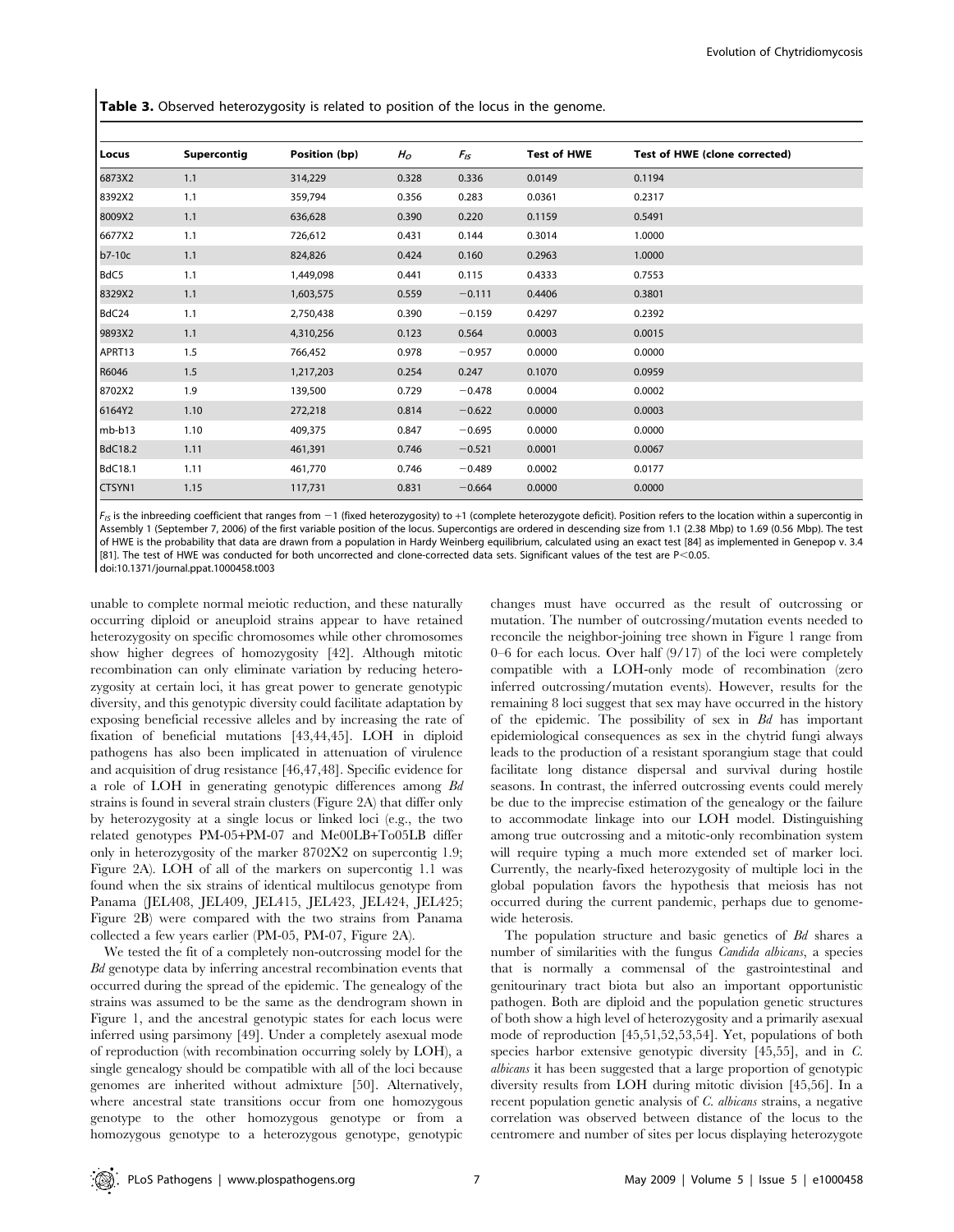

Figure 2. Loss of heterozygosity (LOH) among closely related strains. Genotypes for each locus are purple for heterozygous genotypes, red for the higher frequency homozygous genotype, blue for the minority homozygous genotype, and white for missing data. Locus names are shown above the genotypes and are ordered into linkage groups of descending supercontig size based on comparison to genome supercontigs (number shown above the locus names) from the assembly of strain JEL423 (http://www.broad.mit.edu/annotation/genome/batrachochytrium\_dendrobatidis). For precise genomic locations, see Table 3. (A) Pattern of LOH showing closely related strains from Panama (green highlighting) and Australia (red highlighting) differing in genotype at a single locus (8702X2). (B) Prevalent genotype from Panama differing from Panamanian genotype shown in (A) by LOH of all markers on supercontig 1.1. (C) Genotypes of strains from the Sierra Nevada showing both LOH (compare JAM083 and JAM084) and highly recombined genotypes (JAM033 and LRJ089). doi:10.1371/journal.ppat.1000458.g002

excess [45]. Heterozygosity is expected to decline with increasing distance to the centromere because exchange between sister chromatids during mitosis causes LOH of all loci distal to the breakpoint [43,57]. Such a pattern was observed in the genome sequence of chromosome 7 of C. albicans strain SC5314 [58], and commensal C. albicans isolates also undergo a process of LOH by sister chromatid exchange in which all markers distal to the breakpoint became homozygous [59]. Centromeres have not been located for Bd, but the data indicate that, at least for the largest chromosome (supercontig1.1),  $H_0$  is highest in the middle (Table 3), possibly where the centromere would be located.

A model explaining all genotypic diversity for Bd by LOH may not be parsimonious for all portions of the globe. Sierra Nevada populations are at the edge of a current epidemic, yet Bd strains from this region encompass a wide range of  $H_0$  [10]. California strains (LRJ089, JAM033, JAM083, JAM084; Figure 2C) show evidence of genotypic divergence by LOH (compare JAM083 to JAM084) as well as highly recombined genotypes that would require short gene conversion tracts or double crossovers (JAM033 and LRJ089; Figure 2C). A comparison of commensal strains of C. albicans obtained from the same patient or patient family has revealed three mechanisms for LOH between strain pairs: sister chromatid exchange, chromosomal loss and reduplication, and short tracks of gene conversion [59]. Interestingly, the mechanism depended on both the strain pair and the chromosome investigated, suggesting LOH mechanisms may vary depending on the physical structure and chromosomal gene/locus constitu-

ency. In C. albicans mating can occur between diploid strains homozygous for alternate MAT alleles followed by random chromosome loss including homologous recombination to revert back to a diploid genome [60,61]. In tetraploid products of the same fungus, Forche et al. [61] found that homologous chromosomes commonly experienced multiple recombination/ gene conversion events during the completion of the parasexual cycle. The possibility for a parasexual cycle involving diploiddiploid cell fusions in Bd is an interesting possibility, but has been unexplored. One possibility that may explain differences in mode of recombination among populations of  $Bd$  is that some populations, such as those from Panama and Australia, lack sexual reproduction, whereas other populations, such as California, may be capable of outcrossing. These differences in mating system among populations could be from the loss of complementary mating types and outcrossing ability through genetic bottlenecks in regions where *Bd* has been recently introduced; unfortunately knowledge of mating types in Chytridiomycota is essentially nonexistent. Alternatively, the differences in pattern may be due to different routes of LOH in these areas, e.g., sister chromatid exchange in Panama and short gene conversion tracts or outcrossing between very closely related strains in California.

#### The ancestral genotype of the pandemic

These findings of an excess of heterozygosity throughout the genome but only two alleles per locus suggests that a single diploid lineage of Bd has recently expanded throughout global amphibian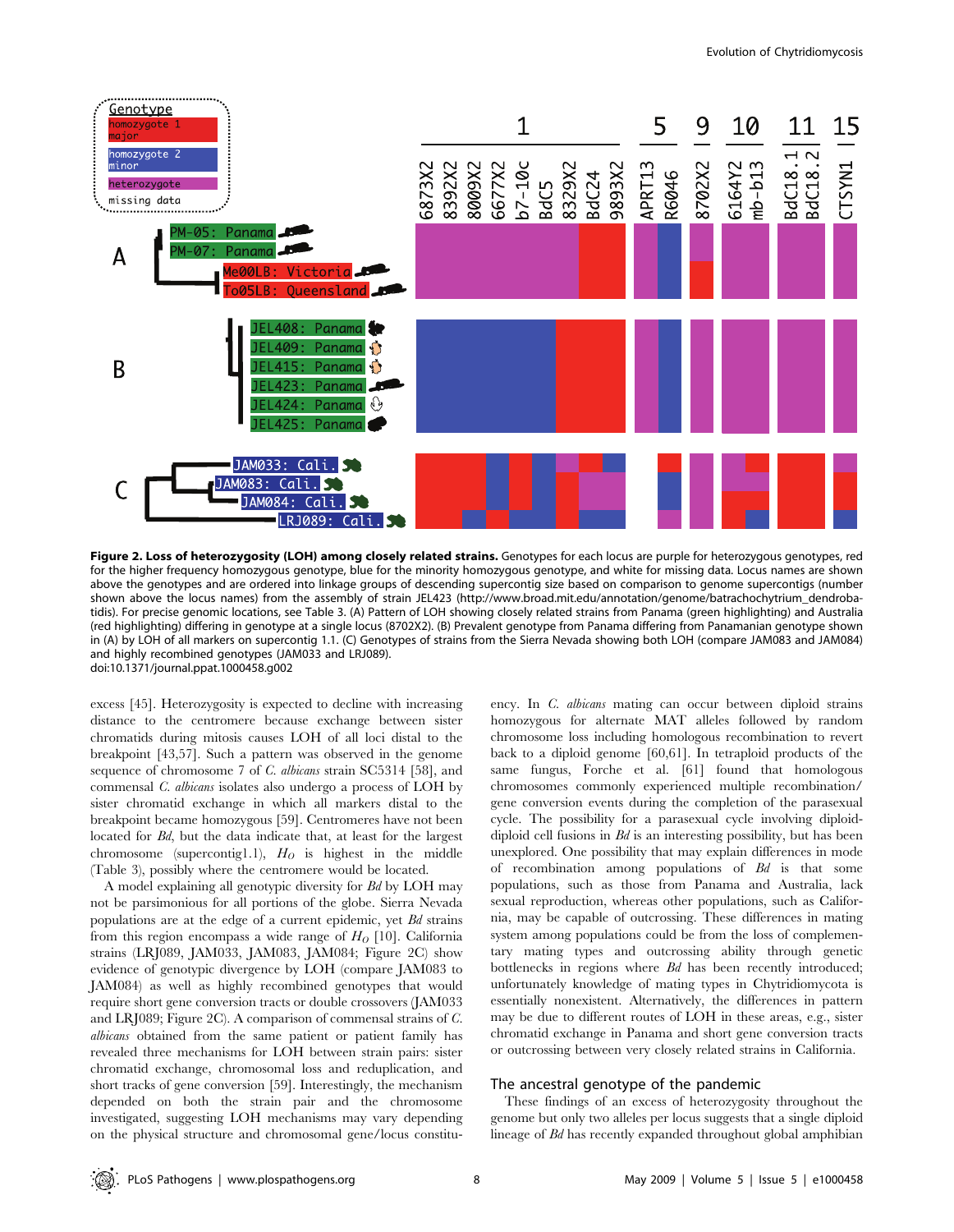populations; this pattern is consistent with the novel pathogen hypothesis. The question remains as to why the fungus has so rapidly spread through apparently healthy populations. Did the pathogen emerge because of a chance dispersal event from a still uncertain source population that allowed a single lineage to exploit novel habitats? Under this hypothesis Bd would be ancestrally diploid and asexual and the pandemic is merely due to dispersal into a novel niche. An alternative scenario is that emergence occurred after an initial diploidization/hybridization event followed by loss of sex and clonal proliferation. In this scenario the ancestral Bd population was haploid and may or may not have been sexual. This hypothesized scenario is realized in *Cryptococcus* neoformans serotype AD hybrids which display hybrid vigor but may have attenuated virulence [62,63]. The C. neoformans hybrids are nonetheless commonly found in the clinic and environment but are hybrid-sterile and unable to complete meiosis [64,65]. The low amount of variation observed across the Bd genome does not support an allopolyploid hybridization event [27]. However, if the ancestral population had zygotic meiosis and a normally haploid life cycle like the majority of fungi, a diploidization event could be related to the origin of increased infectivity. Diploidization could be the result of an autopolyploidy due to spontaneous genome doubling. A final possibility is that Bd was ancestrally diploid and capable of both sexual and mitotic reproduction (as in most fungi) and that the current clonal epidemic is due to very strong selection on a single genotype. The fungus may be capable of outcrossing but this may be very rare and largely restricted to self-fusions or prevented from LOH by genome-wide heterosis. The absence of mating type control over self fusion of clonal gametes in Chytridiomycota and Blastocladiomycota has been discussed [66]. Currently we are exploring the potential for sex by investigating the polymorphism of genes that encode high mobility group-domain proteins that may be part of putative mating-type loci, as observed in another basal fungal lineage, Mucoromycotina [67]. Distinguishing among these competing hypotheses on the ancestral genome of the pandemic would be greatly facilitated by determining the ancestral ploidy of Bd through investigations of related chytrid species.

All of these theories on the origin of the ancestral genome of a pathogenic Bd predict that samples taken earlier in space or time during the spread of the clone should have the highest heterozygosity  $(H<sub>0</sub>)$ . By such measures, North America, Europe, and bullfrog populations are potentially ancestral or sites of earlier introductions, with greater heterozygosity than other populations (Table 2). Our sampling regime was biased towards North America, the native range of the bullfrog, and the effects of this bias are that the population genetic parameters within non-North American populations are difficult to estimate and large pockets of genetic diversity may have been overlooked. Nonetheless, one strain (JEL404) isolated from a bullfrog tadpole from Maine, U.S.A., was heterozygous at all 17 of the loci investigated in this study. Thus, this single strain possesses all of the allelic diversity in the entire global sample, and each strain in the data set could, in theory, be derived from JEL404 by LOH. Two of the loci in this study were microsatellite markers, which are normally among the most polymorphic regions of the genome; this makes the finding of only two alleles per locus surprising given the current large population size predicted by the widespread distribution of the disease. If the global sample represents the expansion of a single widespread diploid lineage, this presents a conundrum because the same pandemic has spread through both declining and apparently healthy host populations.

We hypothesize that a mutation or genomic rearrangement occurred that increased the virulence or transmissibility of Bd from its ancestral state. It is possible that the  $Bd$  ancestor may have even been saprobic or on a different host than amphibians. The ability to grow as a cutaneous pathogen could have been the adaptation that spawned the chytridiomycosis epidemic. However, Bd has a number of specialized adaptations that enable it to grow intracellularly within the dynamic tissue of the epidermis, suggesting a long cutaneous history [68]. These include a life cycle length that matches the maturation of the epidermal cells and a discharge tube that opens at the skin surface. Cutaneous diseases may be more rapidly spread than sexually transmitted or blood-borne pathogens because they can be transmitted by incidental direct contact. Cutaneous fungal infections may be directly transferred from host to host without exposure to harsh environmental conditions; because of this effective means of spread and rising human population sizes, skin mycoses are globally on the rise [69]. Frog-to-frog transmission may be important because Bd zoospores do not have a wall and appear to lack sexual reproduction and a concomitant thick-walled resting spore [27], but see [70] for possible evidence. We hypothesize that the human mediated movement of frogs for the pet trade, scientific research, or food production followed by direct frog-to-frog transmission may have facilitated the international spread of chytridiomycosis. In addition, climate change may play a role in the transmission of the disease as, for example, longer dry seasons could have led to an increased density of frogs in ponds [71], and  $Bd$  is killed by high temperatures and desiccation [72,73]. While the current pandemic appears to have occurred after the introduction of a novel pathogen into naïve host populations, the outcome of the disease is highly contingent on host as well as environmental factors.

## Conclusion

In conclusion, our data show that the current outbreak of Bd is due to the recent emergence of a single successful diploid lineage. We have sequenced 17 loci from 59 strains isolated from across the globe and have found no new alleles beyond the two that had already been detected in a study focused on the Sierra Nevada in California [10]. Thus these data indicate a recent and severe genetic bottleneck, apparently down to a single diploid ancestral strain. Both the extremely low genetic variation and the widespread dispersal of closely related genotypes provide strong support for the novel pathogen over the endemic pathogen hypothesis. None of the sampled regions included in this study provided strong evidence for a source population. However, increased heterozygosity of strains from North American bullfrogs may suggest that this invasive species vectored Bd from more diverse and healthy amphibian populations in eastern North America to ones where declines from chytridiomycosis have occurred [74,75].

Despite the apparent absence of meiosis, the fungus harbors extensive genotypic diversity, which we hypothesize is largely caused by LOH during mitosis. No more than the global dispersal of a single diploid strain followed by LOH is needed to explain all of the diversity of existing strains. The occurrence of the same lineage in both declining populations and species and apparently stable populations supports previous results suggesting that context dependent effects such as innate host immunity and environmental factors, such as season and temperature, are critical for understanding the outcome of disease for a particular species and region [72,76]. Following the introduction of this lineage of Bd into amphibian populations, some host populations have collapsed, others have crashed and then recovered, and many carry the infection with no obvious population-level effects [9,13,77]. The low pathogen genetic diversity and absence of frequent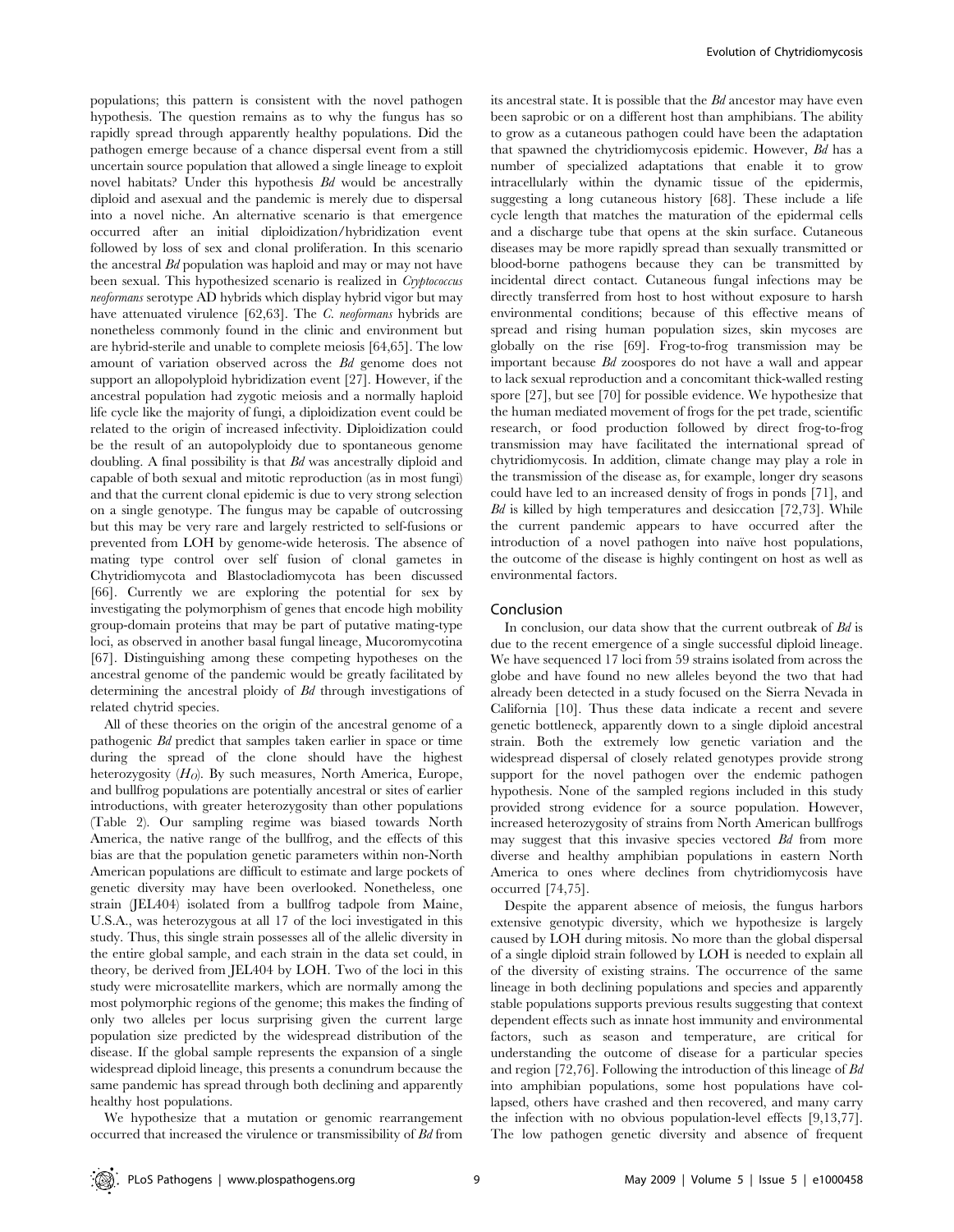outcrossing imply that Bd may have reduced potential to coevolve with an adapting host population and could suffer from mutational meltdown [78]. Further sampling of polymorphic loci, geographic regions, and hosts will be required to test whether the current global sample is representative of true genetic diversity of the pathogen or is only the first drop of a much larger unsampled pool.

## Materials and Methods

## Ethics statement

All experiments involving animals were performed following protocols approved by the University of Maine Institutional Animal Care and Use Committee (Protocols A98-09-03 and A2001-09-01; JEL), Imperial College London and the British Home Office (MCF), and the Office of Laboratory Animal Care at University of Berkeley (JATM & JWT).

## Strains and collection strategy

Molecular analysis of Batrachochytrium dendrobatidis (Bd) was performed on DNA extracted from axenic cultures. Cultures were obtained from living and dead amphibians by isolation onto 1% tryptone agar using routine techniques [15]. The global sample of strains encapsulated all of the known geographic and host diversity of Bd represented by living cultures at the time the study was conducted. Isolation of Bd requires both sterile conditions and technical skill; because of this, few cultures exist in comparison with the known distribution of the disease based on histology and molecular analysis (http://www.parcplace.org/bdmap2008update. html). The sampling strategy used was therefore opportunistic and is biased towards North America for practical reasons. Most of the strains from the Morehouse et al. [27] study were included as were a subsample encompassing the genotypic diversity of the California strains from the Morgan et al. [10] study. Strains that were isolated from animals housed or shipped together were specifically eliminated in order to avoid non-independent isolates of the same clonal genotype.

#### Molecular techniques

DNA was extracted from cultures grown on 1% tryptone medium with 1% agar. DNA procedures and genotyping used the protocols previously published with the following marker loci: APRT13, CTSYN1, R6046, 6164Y2, 9893X2, mb-13-8b, b7-10c, 6677X2, 6873X2, 8009X2, 8329X2, 8392X2, 8702X2 [10,27]. An additional three loci (BdC5, BdC18, BdC24) were amplified with the following primer pairs: BdC5-F (5'-TAATAGCGCCGACCGAACTA-3'), BdC5-R (5'-ATGCCAAACCATGAGCAAAT-3'), BdC18-F (5'-GCGAATACGACTGCAAATGA-3') BdC18-R (5'-TGAGCTC-TAGCCGACATTGA-3'), BdC24-F (5'-GACAATGTGCTCAC-GGCTTA-3'), BdC24-R (5'-CTCTCCAAGGCTGAATCTGG-3<sup>'</sup>). Only polymorphic loci were included in this study. Complete details on the coding of sequences into diploid genotypes and the data set used to conduct genetic analyses are given in Dataset S1. This file displays the coding scheme for each of the sequence types.

An 11,026 bp fragment of the mitochondrial genome was sequenced from 16 strains: JEL203, JEL213, JEL225, JEL230, JEL239, JEL240, JEL253, JEL254, JEL258, JEL262, JEL270, JEL289, JEL404, PM-01, PM-05, PM-07. This fragment spans the intergenic region between the mitochondrial large ribosomal RNA subunit and cytochrome c oxidase subunit 1 and was amplified using long PCR with the enzyme ExTaq (Takara). Sequencing across the fragment was accomplished by primer walking with synthesized oligonucleotides. A deletion spanning 3,904 bp of DNA with no homology to any known sequences in GenBank was

observed in the following four strains: JEL225, JEL262, PM-05, and PM-07.

#### Data analysis

For each locus except BdC18, all of the heterozygous genotypes could be explained by the combination of the two homozygous genotypes, making assignment to alleles trivial. Only for locus BdC18 was there any ambiguity in the phasing of diploid genotypes into haplotypes, apparently due to intralocus recombination. For the purposes of analysis, locus BdC18 was divided into two loci (BdC18.1 and BdC18.2) to reflect the two regions in this marker that did not display complete linkage disequilibrium. The six genotypes observed at the locus could be completely explained by loss of heterozygosity at one or both of two polymorphic sites (BdC18.1 and BdC18.2).

The dendrogram in Figure 1 was constructed using the neighbor-joining algorithm on a distance matrix computed in PAUP v4.0b10 [79] and by statistical parsimony using TCS 1.21 ([80], Figure S1). Genetic distances between strains were calculated by considering for each locus the two different types of homozygotes two steps apart and the heterozygote 1 step from each homozygous type (hetequal coding). The data were resampled using 1,000 bootstrap pseudo-replicates to test for branch support and tested for phylogenetic signal using the permutation tail probability test in PAUP. The minimum number of outcrossing/mutation events for each locus was mapped onto the neighbor-joining phylogeny using parsimony. Ancestral state reconstruction of genotypes was inferred using MacClade 4 [49], and the number of instances incompatible with asexual reproduction recorded. For each tree, if the inferred genotype of the ancestor (root) was not heterozygous, then one mutation occurring on an internal node was allowed and not counted as an incompatibility for these trees. Calculation of Hardy-Weinberg disequilibrium, linkage disequilibrium, and tests for population differentiation were conducted using Genepop v3.4 [81]. Basic population descriptors  $(H_E \text{ and } H_0)$  were estimated in Genetic Data Analysis 1.0d16c [82], and permutation tests were computed using custom Perl scripts. Estimates of allele richness using rarefaction were calculated using FSTAT v2.9.3.2 [83].

## Supporting Information

Figure S1 Genealogical network depicting relatedness among multilocus genotypes of Bd. The network was estimated using the software TCS 1.21 on a distance matrix calculated using ''hetequal'' coding of alleles (see Materials and Methods section). Each branch represents a single mutational or recombinational step. Ancestral intermediate genotypes not observed in the data set are indicated with open circles, and dashed lines indicate stretched connecting mutations.

Found at: doi:10.1371/journal.ppat.1000458.s001 (0.04 MB PDF)

Dataset S1 Coding scheme for the multilocus sequence typing markers and genotype matrix of global population.

Found at: doi:10.1371/journal.ppat.1000458.s002 (0.02 MB TXT)

# Acknowledgments

We thank the Broad Institute and the Joint Genome Institute for making publically available draft annotations of the genomes of two Bd strains, and Christina Cuomo and Jason Stajich for helpful insights into the evolution of Bd genomes. We express our gratitude to Peter Murphy who isolated three of the Bd strains. Thanks also to Rebecca Webb for preparations of Bd zoospores.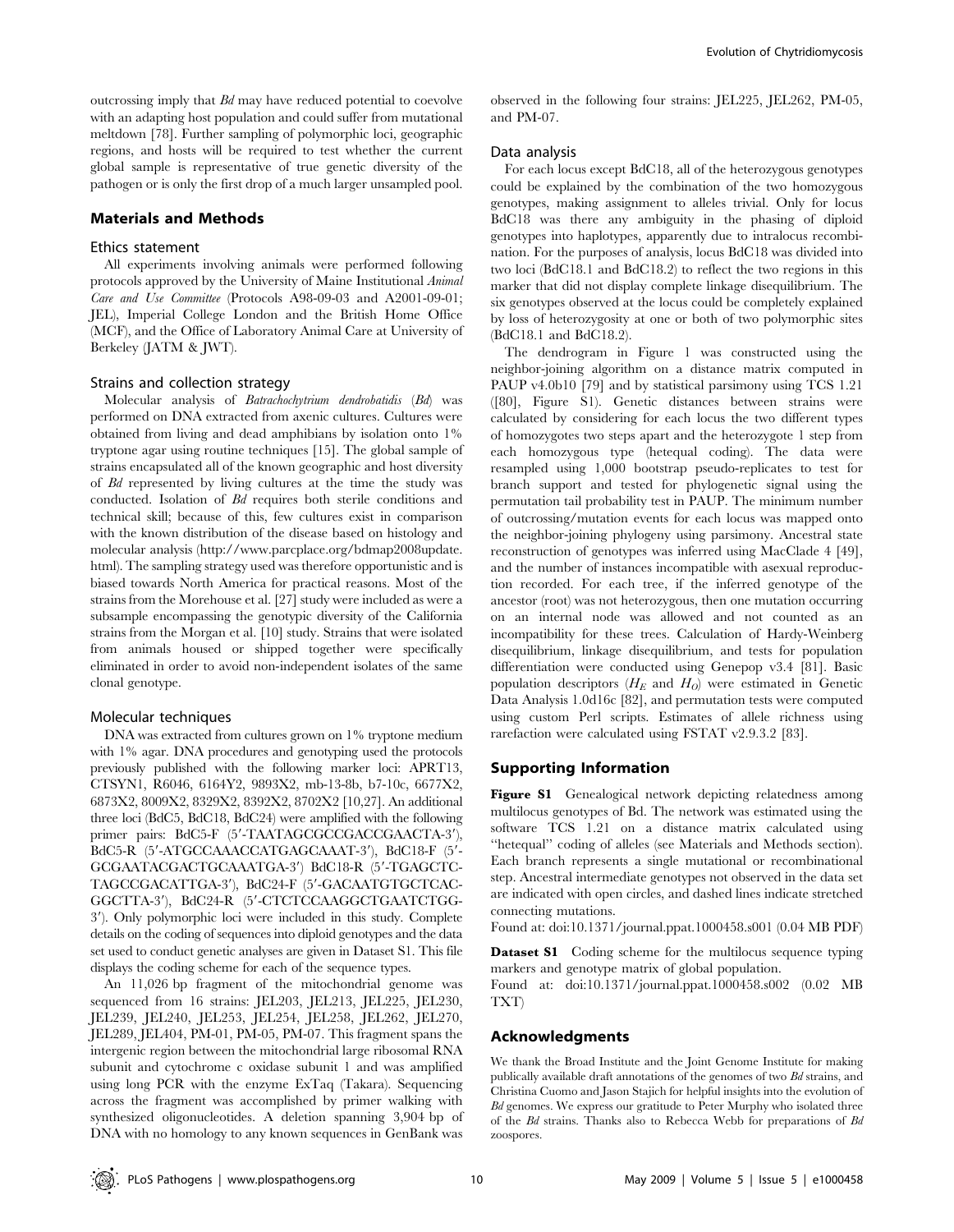## Author Contributions

Conceived and designed the experiments: TJ APL RV JATM JWT MF LB CW LdP JEL. Performed the experiments: TJ APL JATM MF LB CW

#### References

- 1. Berger L, Speare R, Daszak P, Green DE, Cunningham AA, et al. (1998) Chytridiomycosis causes amphibian mortality associated with population declines in the rain forests of Australia and Central America. Proc Natl Acad Sci U S A 95: 9031–9036.
- 2. Daszak P, Cunningham AA, Hyatt AD (2003) Infectious disease and amphibian population declines. Divers Distrib 9: 141–150.
- 3. Voyles J, Berger L, Young S, Speare R, Webb R, et al. (2007) Electrolyte depletion and osmotic imbalance in amphibians with chytridiomycosis. Dis Aquat Organ 77: 113–118.
- 4. Blaustein AR, Romansic JM, Scheessele EA, Han BA, Pessier AP, et al. (2005) Interspecific variation in susceptibility of frog tadpoles to the pathogenic fungus Batracbochytrium dendrobatidis. Conserv Biol 19: 1460–1468.
- 5. Daszak P, Strieby A, Cunningham AA, Longcore JE, Brown CC, et al. (2002) Experimental evidence that the bullfrog (Rana catesbeiana) is a potential carrier of chytridiomycosis, an emerging fungal disease of amphibians. Herpetol J 14: 201–207.
- 6. Fisher MC, Garner TWJ (2007) The relationship between the emergence of Batrachochytrium dendrobatidis, the international trade in amphibians and introduced amphibian species. Fungal Biol Rev 21: 2–9.
- 7. Walker SF, Bosch J, James TY, Litvintseva AP, Valls JAO, et al. (2008) Introduced pathogens threaten species recovery programs. Curr Biol 18: R853–R854.
- 8. Bosch J, Martinez-Solano I, Garcia-Paris M (2001) Evidence of a chytrid fungus infection involved in the decline of the common midwife toad (Alytes obstetricans) in protected areas of central Spain. Biol Conserv 97: 331–337.
- 9. Skerratt LF, Berger L, Speare R, Cashins S, McDonald KR, et al. (2007) Spread of chytridiomycosis has caused the rapid global decline and extinction of frogs. EcoHealth 4: 125–134.
- 10. Morgan JAT, Vredenburg VT, Rachowicz LJ, Knapp RA, Stice MJ, et al. (2007) Population genetics of the frog-killing fungus Batrachochytrium dendrobatidis. Proc Natl Acad Sci U S A 104: 13845–13850.
- 11. Rachowicz LJ, Knapp RA, Morgan JAT, Stice MJ, Vredenburg VT, et al. (2006) Emerging infectious disease as a proximate cause of amphibian mass mortality. Ecology 87: 1671–1683.
- 12. Ouellet M, Mikaelian I, Pauli BD, Rodrigue J, Green DM (2005) Historical evidence of widespread chytrid infection in North American amphibian populations. Conserv Biol 19: 1431–1440.
- 13. Longcore JR, Longcore JE, Pessier AP, Halteman WA (2007) Chytridiomycosis widespread in anurans of northeastern United States. J Wildlife Manage 71: 435–444.
- 14. Rothermel BB, Walls SC, Mitchell JC, Dodd CK, Irwin LK, et al. (2008) Widespread occurrence of the amphibian chytrid fungus Batrachochytrium dendrobatidis in the southeastern USA. Dis Aquat Organ 82: 3–18.
- 15. Longcore JE, Pessier AP, Nichols DK (1999) Batrachochytrium dendrobatidis gen et sp nov, a chytrid pathogenic to amphibians. Mycologia 91: 219–227.
- 16. Pessier AP, Nichols DK, Longcore JE, Fuller MS (1999) Cutaneous chytridiomycosis in poison dart frogs (Dendrobates spp.) and White's tree frogs (Litoria caerulea). J Vet Diagn Invest 11: 194–199.
- 17. Lips KR, Diffendorfer J, Mendelson JR, Sears MW (2008) Riding the wave: Reconciling the roles of disease and climate change in amphibian declines. PLoS Biol 6: 441–454. doi:10.1371/journal.pbio.0060072.
- 18. Pounds JA, Bustamante MR, Coloma LA, Consuegra JA, Fogden MPL, et al. (2006) Widespread amphibian extinctions from epidemic disease driven by global warming. Nature 439: 161–167.
- 19. Rachowicz LJ, Hero JM, Alford RA, Taylor JW, Morgan JAT, et al. (2005) The novel and endemic pathogen hypotheses: Competing explanations for the origin of emerging infectious diseases of wildlife. Conserv Biol 19: 1441–1448.
- 20. Daszak P, Berger L, Cunningham AA, Hyatt AD, Green DE, et al. (1999) Emerging infectious diseases and amphibian population declines. Emerg Infect Dis 5: 735–748.
- 21. Laurance WF, McDonald KR, Speare R (1996) Epidemic disease and the catastrophic decline of Australian rain forest frogs. Conserv Biol 10: 406–413.
- 22. Berger L, Speare R, Hyatt A (1999) Chytrid fungi and amphibian declines: overview, implications and future directions. In: Campbell A, ed. Declines and Disappearances of Australian Frogs. Canberra: Environment Australia. pp 23–33.
- 23. Lips KR, Brem F, Brenes R, Reeve JD, Alford RA, et al. (2006) Emerging infectious disease and the loss of biodiversity in a Neotropical amphibian community. Proc Natl Acad Sci U S A 103: 3165–3170.
- 24. Padgett-Flohr GE, Hopkins RL (2009) Batrachochytrium dendrobatidis, a novel pathogen approaching endemism in central California. Dis Aquat Organ 83:  $1-9$
- 25. Weldon C, du Preez LH, Hyatt AD, Muller R, Speare R (2004) Origin of the amphibian chytrid fungus. Emerg Infect Dis 10: 2100–2105.
- 26. Lever C (2003) Naturalized Amphibians and Reptiles of the World. New York: Oxford University Press.

JEL. Analyzed the data: TJ APL JATM JWT. Contributed reagents/ materials/analysis tools: RV JWT LdP JEL. Wrote the paper: TJ MF LB JEL.

- 27. Morehouse EA, James TY, Ganley ARD, Vilgalys R, Berger L, et al. (2003) Multilocus sequence typing suggests the chytrid pathogen of amphibians is a recently emerged clone. Mol Ecol 12: 395–403.
- 28. Litvintseva AP, Thakur R, Vilgalys R, Mitchell TG (2006) Multilocus sequence typing reveals three genetic subpopulations of Cryptococcus neoformans var. grubii (Serotype A), including a unique population in Botswana. Genetics 172: 2223–2238.
- 29. Ciosi M, Miller NJ, Kim KS, Giordano R, Estoup A, et al. (2008) Invasion of Europe by the western corn rootworm, Diabrotica virgifera virgifera: multiple transatlantic introductions with various reductions of genetic diversity. Mol Ecol 17: 3614–3627.
- 30. Besnard G, Henry P, Wille L, Cooke D, Chapuis E (2007) On the origin of the invasive olives (Olea europaea L., Oleaceae). Heredity 99: 608–619.
- Bosch J, Rincón PA (2008) Chytridiomycosis-mediated expansion of Bufo bufo in a montane area of Central Spain: an indirect effect of the disease. Divers Distrib 14: 637–643.
- 32. Berger L, Marantelli G, Skerratt LL, Speare R (2005) Virulence of the amphibian chytrid fungus Batrachochytrium dendrobatidis varies with the strain. Dis Aquat Organ 68: 47–50.
- 33. Retallick RWR, Miera V (2007) Strain differences in the amphibian chytrid Batrachochytrium dendrobatidis and non-permanent, sub-lethal effects of infection. Dis Aquat Organ 75: 201–207.
- 34. Fisher MC, Bosch J, Yin Z, Stead DA, Walker J, et al. (2009) Proteomic and phenotypic profiling of the amphibian pathogen Batrachochytrium dendrobatidis shows that genotype is linked to virulence. Mol Ecol 18: 415–429.
- 35. Davidson EW, Parris M, Collins JP, Longcore JE, Pessier AP, et al. (2003) Pathogenicity and transmission of chytridiomycosis in tiger salamanders (Ambystoma tigrinum). Copeia 3: 601–607.
- 36. Young S, Berger L, Speare R (2007) Amphibian chytridiomycosis: strategies for captive management and conservation. Int Zoo Yb 41: 85–95.
- 37. Evans BJ, Kelley DB, Tinsley RC, Melnick DJ, Cannatella DC (2004) A mitochondrial DNA phylogeny of African clawed frogs: phylogeography and implications for polyploid evolution. Mol Phylogenet Evol 33: 197–213.
- 38. Hartl DL, Clark AG (1997) Principles of Population Genetics. Sunderland, MA: Sinauer.
- 39. Tibayrenc M, Kjellberg F, Ayala FJ (1990) A clonal theory of parasitic protozoa: the population structures of Entamoeba, Giardia, Leishmania, Naegleria, Plasmodium, Trichomonas, and Trypanosoma and their medical and taxonomical consequences. Proc Natl Acad Sci U S A 87: 2414–2418.
- 40. Janbon G, Sherman F, Rustchenko E (1998) Monosomy of a specific chromosome determines L-sorbose utilization: A novel regulatory mechanism in Candida albicans. Proc Natl Acad Sci U S A 95: 5150–5155.
- 41. Latt SA (1974) Localization of sister chromatid exchanges in human chromosomes. Science 185: 74–76.
- 42. Sun S, Xu J (2009) Chromosomal rearrangements between serotype A and D strains in Cryptococcus neoformans. PLoS ONE 4: e5524. doi:10.1371/journal. pone.0005524.
- 43. Mandegar MA, Otto SP (2007) Mitotic recombination counteracts the benefits of genetic segregation. Proc Roy Soc B-Biol Sci 274: 1301–1307.
- 44. Schoustra SE, Debets AJM, Slakhorst M, Hoekstra RF (2007) Mitotic recombination accelerates adaptation in the fungus Aspergillus nidulans. PLoS Genet 3: e68. doi:10.1371/journal.pgen.0030068.
- 45. Bougnoux ME, Pujol C, Diogo D, Bouchier C, Soll DR, et al. (2008) Mating is rare within as well as between clades of the human pathogen Candida albicans. Fungal Genet Biol 45: 221–231.
- 46. Chen X, Magee BB, Dawson D, Magee PT, Kumamoto CA (2004) Chromosome 1 trisomy compromises the virulence of *Candida albicans*. Mol Microbiol 51: 551–565.
- 47. Selmecki A, Forche A, Berman J (2006) Aneuploidy and isochromosome formation in drug-resistant Candida albicans. Science 313: 367–370.
- 48. Wu W, Lockhart SR, Pujol C, Srikantha T, Soll DR (2007) Heterozygosity of genes on the sex chromosome regulates Candida albicans virulence. Mol Microbiol 64: 1587–1604.
- 49. Maddison D, Maddison W (2002) MacClade version 4.05: analysis of phylogeny and character evolution. Sunderland, Massachusetts, USA: Sinauer Associates.
- 50. Smith JM, Smith NH, O'Rourke M, Spratt BG (1993) How clonal are bacteria? Proc Natl Acad Sci U S A 90: 4384–4388.
- 51. Miller M, Johnson A (2006) Mating and parasexual genetics in Candida albicans. In: Heitman J, Filler SG, Edwards JE Jr, Mitchell AP, eds. Molecular Principles of Fungal Pathogenesis: Amer Soc Microbiology. pp 71–88.
- 52. Xu JP, Vilgalys R, Mitchell TG (1999) Lack of genetic differentiation between two geographically diverse samples of Candida albicans isolated from patients infected with human immunodeficiency virus. J Bacteriol 181: 1369–1373.
- 53. Chibana H, Beckerman JL, Magee PT (2000) Fine-resolution physical mapping of genomic diversity in Candida albicans. Genome Res 10: 1865–1877.